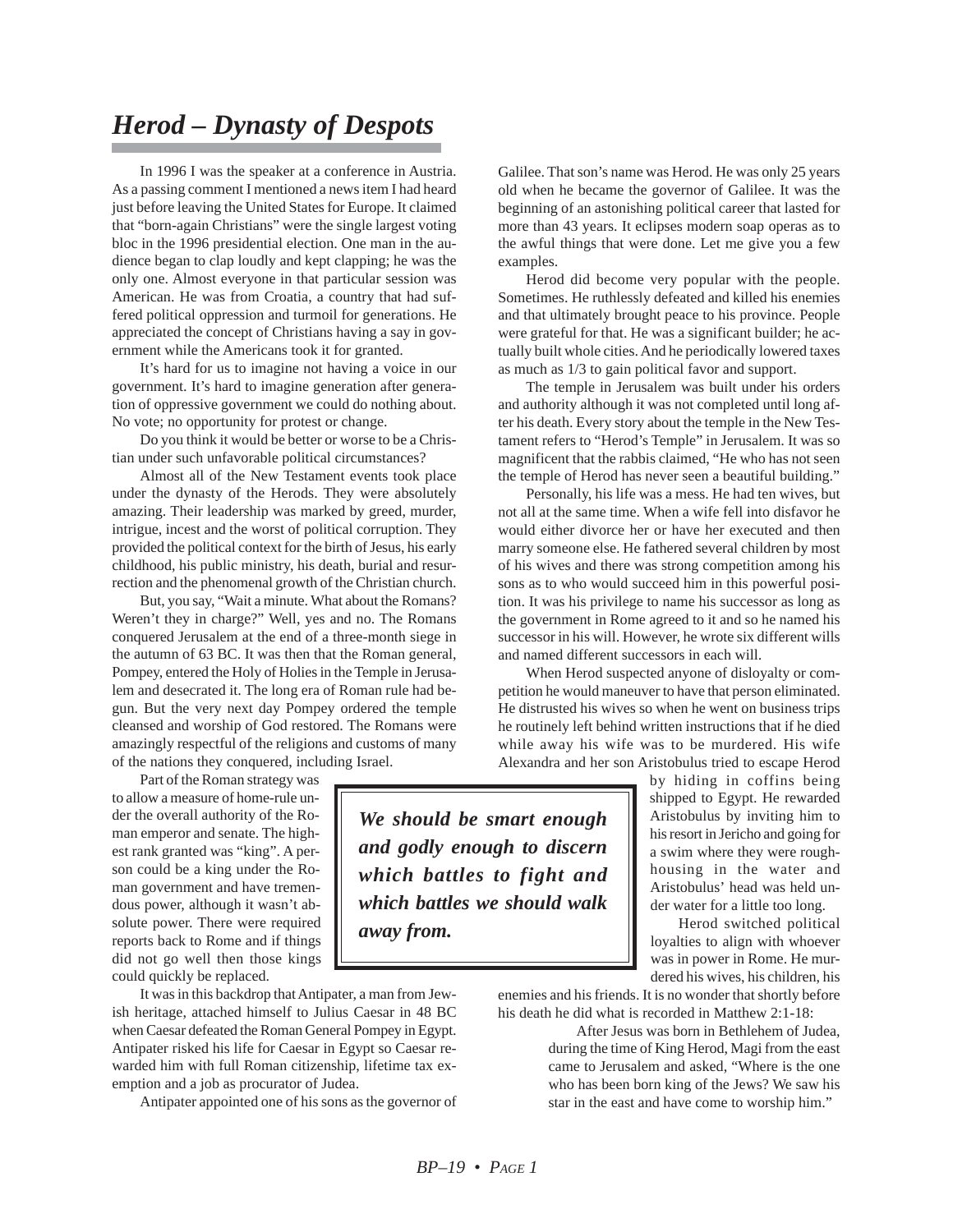When King Herod heard this he was disturbed, and all Jerusalem with him. When he had called together all the people's chief priests and teachers of the law, he asked them where the Christ was to be born. "In Bethlehem of Judea," they replied, "for this is what the prophet has written:

> " 'But you, Bethlehem, in the land of Judah, are by no means least among the rulers of Judah; for out of you will come a ruler who will be the shepherd of my people Israel.'"

Then Herod called the Magi secretly and found out from them the exact time that the star had appeared. He sent them to Bethlehem and said, "Go and make a careful search for the child. As soon as you find him, report to me, so that I too may go and worship him."

After they had heard the king, they went on their way, and the star they had seen in the east went ahead of them until it stopped over the place where the child was. When they saw the star, they were overjoyed. On coming to the house, they saw the child with his mother Mary, and they bowed down and worshiped him. Then they opened their treasures and presented him with gifts of gold and of incense and of myrrh. And having been warned in a dream not to go back to Herod, they returned to their country by another route.

When they had gone, an angel of the Lord appeared to Joseph in a dream. "Get up," he said, "take the child and his mother and escape to Egypt. Stay there until I tell you, for Herod is going to search for the child to kill him."

So he got up, took the child and his mother during the night and left for Egypt, where he stayed until the death of Herod. And so was fulfilled what the Lord had said through the prophet: "Out of Egypt I called my son."

When Herod realized that he had been outwitted by the Magi, he was furious, and he gave orders to kill all the boys in Bethlehem and its vicinity who were two years old and under, in accordance with the time he had learned from the Magi.

Typical Herod. When he was threatened by a newborn child, even though he was nearing his own death and knew it, he ordered the slaughter of every boy baby aged two and under.

And what about Joseph? Should he have run away? Why didn't he stay and fight? After all, God was on his side. Why didn't he just pray and believe? Why didn't God send some of those same angels back to zap Herod? Why should God in heaven and the Son on earth be threatened and have their eternal strategies influenced by a jealous dictator who was afraid of a baby born in Bethlehem?

I find an important Christian principle for politics in the action of Jesus' family: *at times the best reaction is to* *retreat.* Not every battle is worth fighting. Some goals are more important than defeating a sick old man even if his name is Herod the Great. Jesus had a mission: to save the world. His destiny was the cross. He and his family were willing to become refugees in a distant land and let an evil enemy win one round in order to fulfill the greater purpose.

This is not the principle for every issue. Sometimes, as we shall see, it is best to stop and fight. The key question is: "What is most important?"

I am convinced that as Christians we share the mission of Jesus Christ. What is most important to us is not always the current political or social issue but the ultimate issue of human spiritual destiny. At the end of life when God asks, "What did you do?" I don't want my answer to be the outcome of passing issues but the winning of humankind to Jesus Christ for eternity.

Now please don't misunderstand what is here being said. This is not to say that Christians should not be engaged in the political arena. To the contrary, we should be involved. But we also should be smart enough and godly enough to discern which battles to fight and which battles we should walk away from.

Herod the Great died not long after the flight of Jesus and his family. He knew he was dying so he went to his resort in Jericho and invited all leaders of his kingdom to come. When they all arrived he had them locked up in the hippodrome with instructions that the moment he died they were all to be executed. Herod knew that the people had come to hate him and would probably celebrate his death. This way he would guarantee massive mourning across the nation because of the deaths of all the leaders, including him!

While he was giving these horrible orders he received a message from Rome. He had requested permission to execute another of his sons, Antipater. Permission was granted from Rome, and even though he was at death's door, he had another of his sons killed.

Five days before his death, Herod wrote his sixth and final will. In it he divided up his kingdom between two of his own brothers and one of his sons, Archelaus.

If you were to take time to read Herod's biography you would be astounded and offended by almost every page. He was an evil man. But perhaps the most telling line in his biography says that his rule was not much different from the other politicians and rulers of his day. In other words, Jesus was born into an era of insane political corruption and evil.

Archelaus continued the Herod family dynasty, ruling for the next ten years. He continued his father's ambitious building programs and maintained his father's ruthless and oppressive style.

His reign was comparatively brief and his appearance in the Bible is also short. In Matthew 2:19-23 we are told:

> After Herod died, an angel of the Lord appeared in a dream to Joseph in Egypt and said,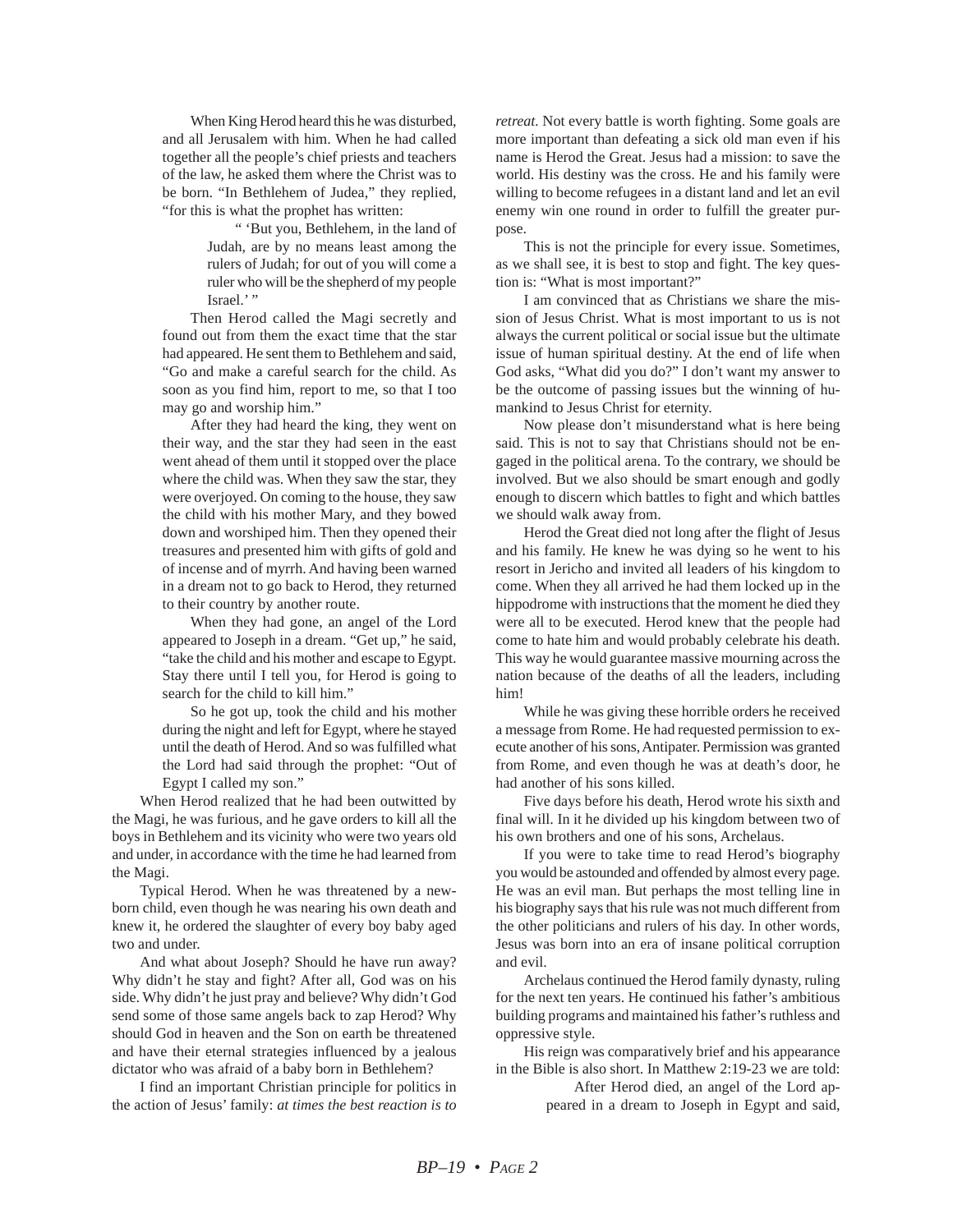"Get up, take the child and his mother and go to the land of Israel, for those who were trying to take the child's life are dead."

So he got up, took the child and his mother and went to the land of Israel. But when he heard that Archelaus was reigning in Judea in place of his father Herod, he was afraid to go there. Having been warned in a dream, he withdrew to the district of Galilee, and he went and lived in a town called Nazareth. So was fulfilled what was said through the prophets: "He will be called a Nazarene."

Once again God had warned Joseph to protect Jesus at all cost. There is no hint that Archelaus even knew about Jesus. He probably had never heard about the slaughter of the baby boys in Bethlehem. He never did anything to directly harm the holy family. Nevertheless, every precaution was to be taken to protect and preserve Jesus to fulfill his mission from God.

Joseph moved the family to Nazareth where they would probably be safe. Listening to the warning and direction of God was more important than returning to a previous address. It is another example of political passivity. No confrontation. Get out of harm's way. There was a greater good to be accomplished. Avoid all unnecessary risks.

Archelaus alienated just about everybody. The people turned against him. His own family petitioned Rome to remove him. The Romans banished him to France and he

never returned to Israel again. In other words, God took care of him and got him out of the way. That is a lesson many Christians have learned—when subjected to an evil government that they cannot overthrow, God can be trusted to intervene and do it for them.

Archelaus' brother, Antipas, succeeded him to the throne. Antipas ruled Galilee during the three years of Jesus' public ministry and appeared most prominently in the New Testament. When you read about Herod in the time of Jesus—during the time of his miracles

and his preaching—it was Herod Antipas to whom it is referring.

In AD 29 Antipas traveled to Rome. Along the way he stopped to spend a few days at the home of his brother Philip. While there he fell in love with his hostess and sister-in-law Herodias, who was also his niece. They entered into an adulterous affair. She preferred to be married to Antipas so they both agreed to get divorces and marry each other.

What would you think of a politician who divorced his wife in order to marry someone else? What do you think of politicians who commit adultery? When Newsweek Magazine did a cover story on adultery I was one of the people they interviewed. The reporter asked, "What is wrong with adultery?" I told that reporter that adultery is not primarily a sexual sin; it is primarily a breaking of trust, a shattering of vows. It is an affront to God and to the person to whom you are married.

My guess is that those comments sound inappropriate in our culture, but they are consistent with the comments of a preacher named John the Baptist who publicly condemned the adultery, divorce and marriage of Herod Antipas. The story is in Mark 6:17-29:

> Herod himself had given orders to have John arrested and he had him bound and put in prison. He did this because of Herodias, his brother Philip's wife, whom he had married. For John had been saying to Herod, "It is not lawful for you to have your brother's wife." So Herodias nursed a grudge against John and wanted to kill him. But she was not able to, because Herod feared John and protected him, knowing him to be a righteous and holy man. When Herod heard John, he was greatly puzzled; yet he liked to listen to him.

> Finally the opportune time came. On his birthday Herod gave a banquet for his high officials and military commanders and the leading men of Galilee. When the daughter of Herodias came in and danced, she pleased Herod and his dinner guests.

> The king said to the girl, "Ask me for anything you want, and I'll give it to you." And he

*adultery is not primarily a sexual sin; it is primarily a breaking of trust, a shattering of vows. It is an affront to God and to the person to whom you are married.*

promised her with an oath, "Whatever you ask I will give you, up to half my kingdom."

She went out and said to her mother, "What shall I ask for?"

"The head of John the Baptist," she answered.

At once the girl hurried in to the king with the request: "I want you to give me right now the

head of John the Baptist on a platter."

The king was greatly distressed, but because of his oaths and his dinner guests, he did not want to refuse her. So he immediately sent an executioner with orders to bring John's head. The man went, beheaded John in the prison, and brought back his head on a platter. He presented it to the girl, and she gave it to her mother.

There is another political lesson for us. Sometimes we must stand against what is wrong and choose our convictions and determine our behavior based on God's standards rather than on the fleeting and changing circumstances of our culture and society.

Antipas killed John the Baptist just as his father had